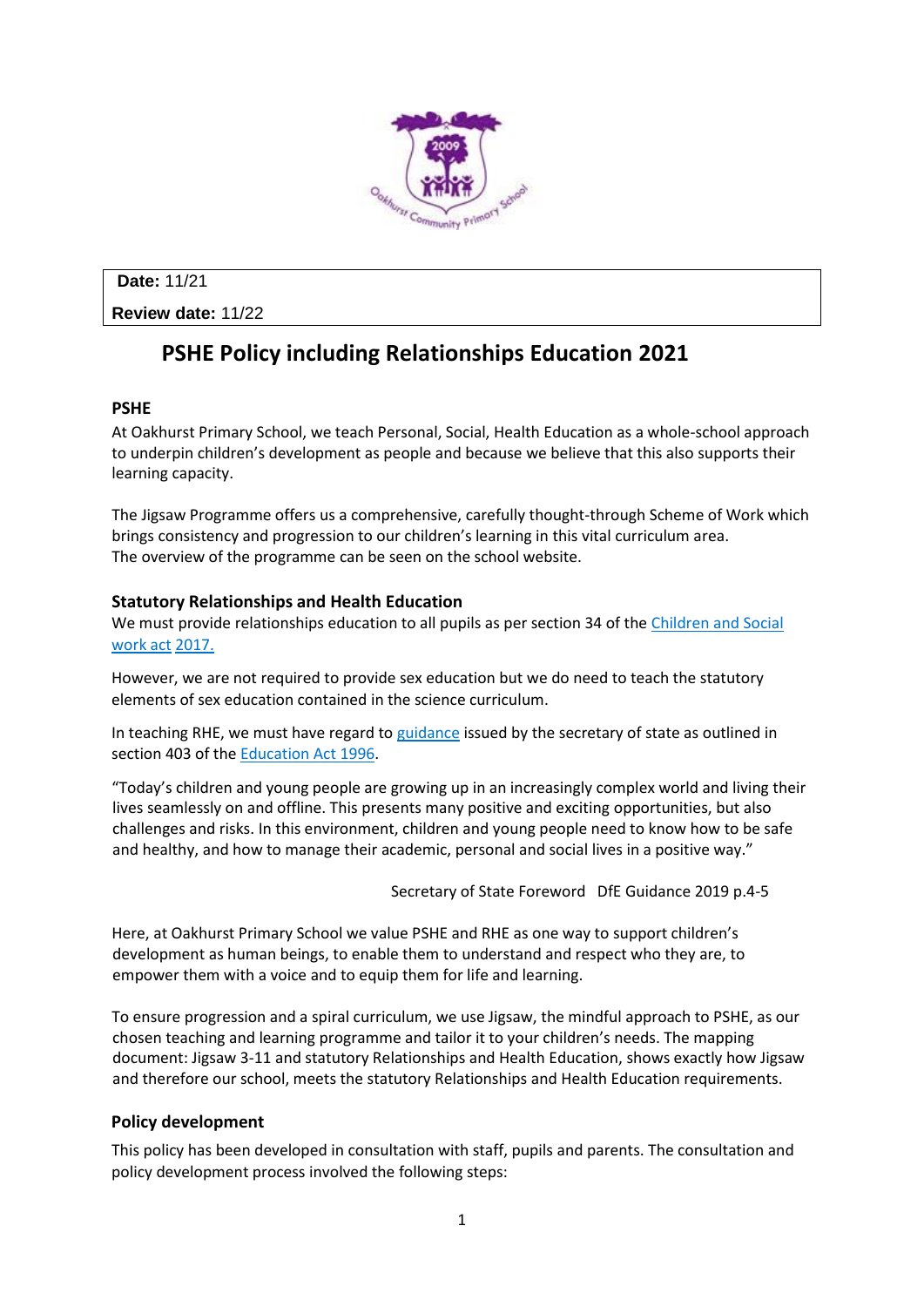- 1. Review a member of staff or working group pulled together all relevant information including relevant national and local guidance
- 2. Staff engagement all school staff were given the opportunity to look at the policy and make recommendations
- 3. Parent/stakeholder engagement parents and any interested parties were invited to offer feedback about the policy
- 4. Pupil consultation we investigated what exactly pupils want from their RHE
- 5. Ratification once amendments were made, the policy was shared with governors and ratified

#### **Definition**

PSHE (which includes Relationships and Health Education) is taught regularly through a planned programme of work that follows the Jigsaw PSHE programme. Jigsaw brings together PSHE Education, emotional literacy, social skills and spiritual development in a comprehensive scheme of learning. Teaching strategies are varied and are mindful of preferred learning styles. Jigsaw is designed as a whole school approach, with all year groups working on the same theme (Puzzle) at the same time. This enables each Puzzle to start with an introductory collective worship, generating a whole school focus for adults and children alike.

Specifically, RHE is about the emotional, social and cultural development of pupils, and involves learning about different types of relationships, healthy lifestyles, diversity and personal identity. RHE involves a combination of sharing information and exploring issues and values.

**PHE is not about the promotion of sexual activity, promotion of any particular sexual orientation or belief or influencing children's choices.** 

#### **At Oakhurst, we define Sex Education as the 'understanding of conception, pregnancy and birth'**

#### **Curriculum and Delivery of Relationship and Health Education (RHE)**

Our curriculum is set out as per Appendix 1 but we may need to adapt it as and when necessary.

We recognise that Relationships and Health Education is a highly sensitive subject but we firmly believe that effective RHE can make a significant contribution to the development of the personal skills needed by pupils if they are to establish and maintain a range of relationships. It also enables children and young people to make responsible and informed decisions about their health and wellbeing.

We use relationships and health education to inform children about a range of issues. We do this with regard to matters of acceptance, morality and individual responsibility, and in a way that allows children to ask and explore moral questions. Sensitivity and respect will be shown to all children when teaching about personal relationships and health education. RHE is taught in a way to ensure that there is no stigmatization of children based on their home/personal circumstances.

Whilst pupils are given the opportunity to explore their own attitudes, values and beliefs and to develop an individual moral code that will guide their actions, this is exercised within an understanding of the right of people to hold their own views within a framework of respect for others. We are educating our children to live in the real world with all its contradictions. We mustn't let our adult knowledge and bias prevent us seeing things from a child's perspective. Our focus is on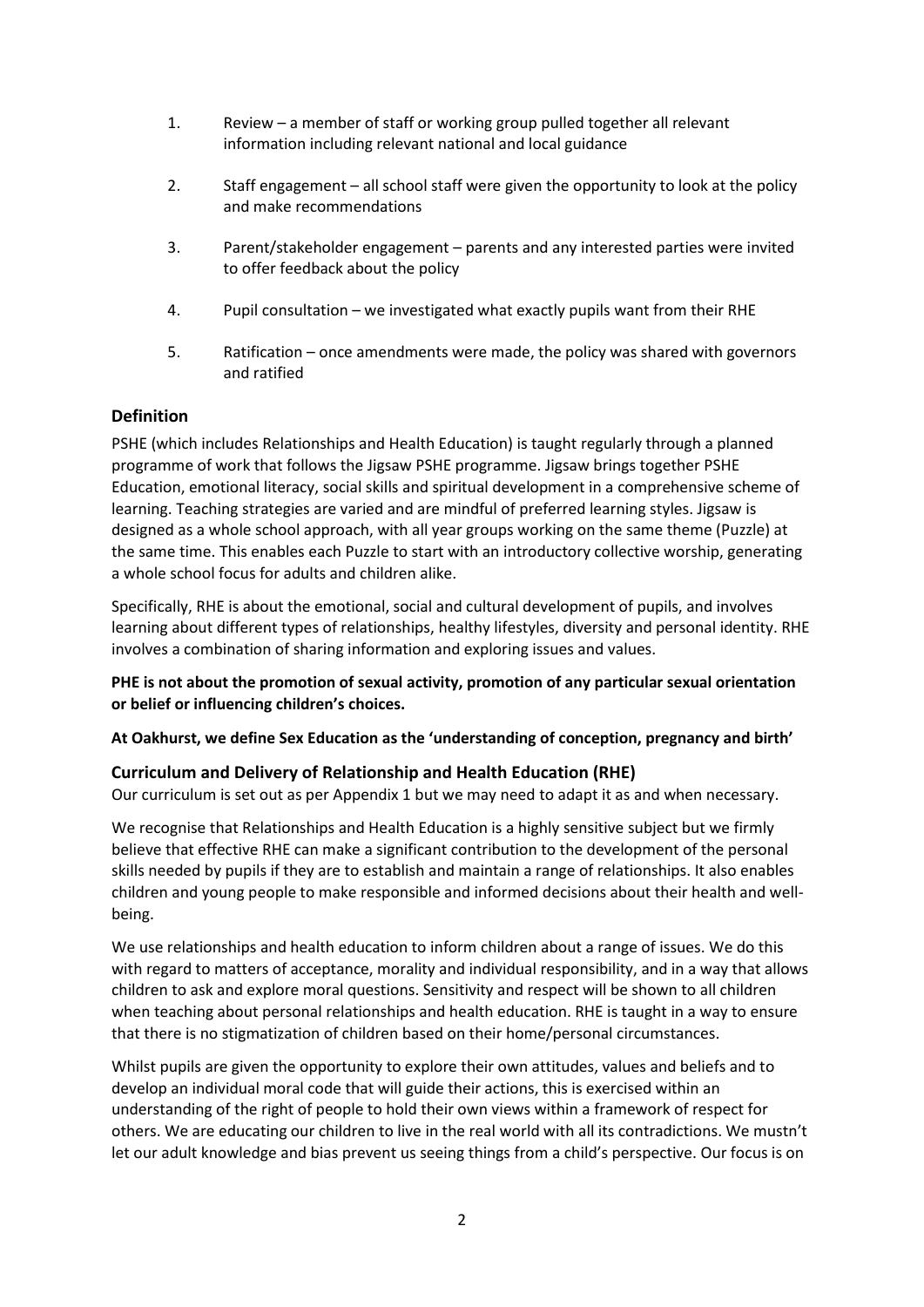building healthy attitudes and positive relationships in an environment where difference is celebrated and everyone is included and valued for who they are.

## **Teaching Sensitive and Controversial Issues**

We have developed the curriculum in consultation with parents, pupils and staff, taking into account the age, needs and feelings of pupils. Teachers will be prepared to handle personal issues arising from the work, to deal sensitively with, and to follow up appropriately, disclosures made in a group or individual setting.

Teachers will take all reasonable, practical steps to ensure that, where political, faith based or controversial issues are brought to pupils' attention, they are offered a balanced presentation of opposing views. Teachers will adopt strategies that seek to avoid bias on their part and will teach pupils how to recognise bias and evaluate evidence. Teachers will seek to establish a classroom climate in which all pupils are free from any fear of expressing reasonable points of view that contradict those held either by their class teachers or their peers.

#### **Answering Difficult Questions and Sensitive Issues**

Staff members are aware that views around PSHE and RHE related issues are varied. While personal views are respected, all PSHE and RHE issues are taught without bias using Jigsaw. Discussion and questioning is encouraged in the teaching of PSHE and RHE however, if pupils ask questions outside the scope of this policy but closely related to the content of the lesson, teachers will respond in an appropriate manner so pupils are fully informed and don't seek answers online. If any questions are asked that are not related to the content of the lesson and are not age appropriate (as prescribed by this policy), the teacher will talk to individual parents so that they are able to make a choice to discuss the question with their child at home or not.

For more information about our curriculum, see our curriculum map in Appendix 1.

#### **Statutory Teaching:**

RHE is taught within the personal, social, health and economic (PSHE) education curriculum. Biological aspects of RHE are combined with the science curriculum, and other aspects are included in religious education (RE). Pupils also receive age appropriate lessons on the differences between boys and girls and puberty.

Relationships education focuses on teaching the fundamental building blocks and characteristics of positive relationships including:

- **E** Families and people who care for me
- **Caring friendships**
- **Respectful relationships**
- Online relationships
- **Being safe**

For more information about our RHE curriculum, see Appendices 1 and 2.

#### **Parents' right to withdraw**

From September 2020, when Relationship and Health Education becomes a compulsory part of the primary curriculum, parents/carers may only withdraw their child / children from the parts of the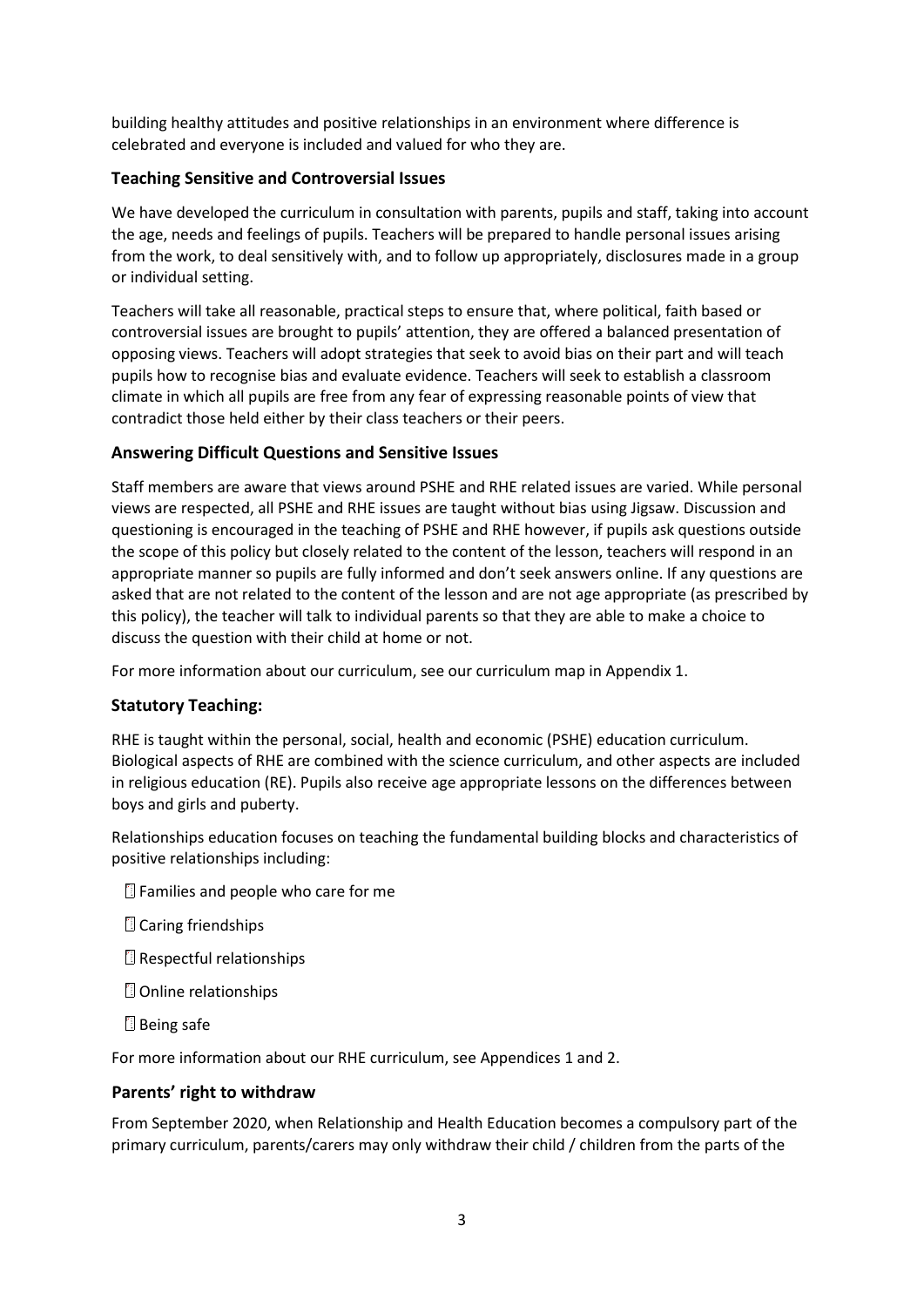curriculum which are not included in the statutory National Curriculum for Science or Relationship and Health Education.

## **There is no non-statutory Relationship Education and Health Education taught at Oakhurst therefore all content taught is statutory and there is no option to withdraw.**

#### **Relationships Education**

#### *What does the DfE statutory guidance on Relationships Education expect children to know by the time they leave primary school?*

Relationships Education in primary schools will cover 'Families and people who care for me', 'Caring friendships', 'Respectful relationships', 'Online relationships', and 'Being safe'.

The expected outcomes for each of these elements can be found further on in this policy. The way the Jigsaw Programme covers these is explained in the mapping document: Jigsaw 3-11 and Statutory Relationships and Health Education.

It is important to explain that whilst the Relationships Puzzle (unit) in Jigsaw covers most of the statutory Relationships Education, some of the outcomes are also taught elsewhere in Jigsaw e.g. the Celebrating Difference Puzzle helps children appreciate that there are many types of family composition and that each is important to the children involved. This holistic approach ensures the learning is reinforced through the year and across the curriculum.

#### **Health Education**

#### *What does the DfE statutory guidance on Health Education expect children to know by the time they leave primary school?*

Health Education in primary schools will cover 'Mental wellbeing', 'Internet safety and harms', Physical health and fitness', Healthy eating', 'Drugs, alcohol and tobacco', 'Health and prevention', 'Basic First Aid', 'Changing adolescent body'.

The expected outcomes for each of these elements can be found further on in this policy. The way the Jigsaw Programme covers these is explained in the mapping document: Jigsaw 3-11 and Statutory Relationships and Health Education.

It is important to explain that whilst the Healthy Me Puzzle (unit) in Jigsaw covers most of the statutory Health Education, some of the outcomes are taught elsewhere in Jigsaw e.g.emotional and mental health is nurtured every lesson through the Calm me time, social skills are grown every lesson through the Connect us activity and respect is enhanced through the use of the Jigsaw Charter.

Also, teaching children about puberty is now a statutory requirement which sits within the Health Education part of the DfE guidance within the 'Changing adolescent body' strand, and in Jigsaw this is taught as part of the Changing Me Puzzle (unit).

Again, the mapping document transparently shows how the Jigsaw whole-school approach spirals the learning and meets all statutory requirements and more.

#### **Monitoring and Review**

The Full Governing Body (FGB) monitors this policy on an annual basis and reports its findings and recommendations as necessary, if the policy needs modification. The PSHE and Relationships Lead and FGB gives serious consideration to any comments from parents about the PSHE (RSHE)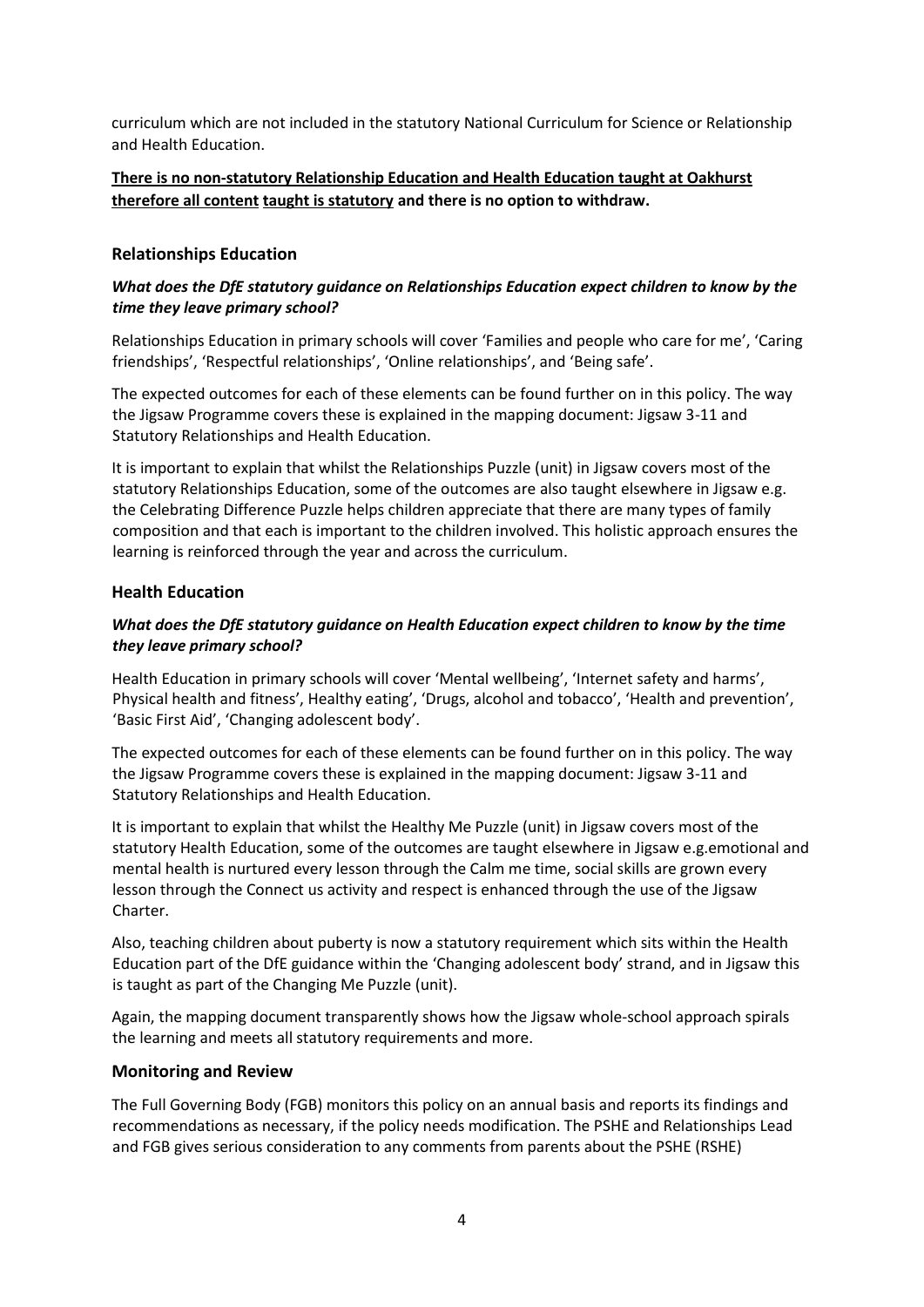programme, and makes a record of all such comments. Governors scrutinise and ratify teaching materials to check they are in accordance with the school's ethos.

## **Equality**

#### **This policy will inform the school's Equalities Plan.**

The DfE Guidance 2019 (p. 15) states, "Schools should ensure that the needs of all pupils are appropriately met, and that all pupils understand the importance of equality and respect. Schools must ensure they comply with the relevant provisions of the Equality Act 2010 under which sexual orientation and gender reassignment are amongst the protected characteristics.

At Oakhurst School we promote respect for all and value every individual child. We also respect the right of our children, their families and our staff, to hold beliefs, religious or otherwise, and understand that sometimes these may be in tension with our approach to some aspects of Relationships, Health and Sex Education.

At the point at which we consider it appropriate to teach pupils about LGBT (Lesbian, Gay, Bisexual, Transgender), we will ensure this content is fully integrated into their programmes of study for this area of the curriculum rather than delivered as a stand-alone unit or lesson.

For further explanation as to how we approach LGBT relationships in the PSHE (RSHE) Programme please request the leaflet:

'Including and valuing all children. What does Jigsaw teach about LGBTQ relationships?'

#### **Children with SEND**

The DfE Guidance 2019 (p. 15) states;

*Pupils with special educational needs and disabilities (SEND)*

*34. Schools should be aware that some pupils are more vulnerable to exploitation, bullying and other issues due to the nature of their SEND. Relationships Education and RSE can also be particularly important subjects for some pupils; for example, those with Social, Emotional and Mental Health needs or learning disabilities. Such factors should be taken into consideration in designing and teaching these subjects.*

*35. In special schools and for some SEND pupils in mainstream schools there may be a need to tailor content and teaching to meet the specific needs of pupils at different developmental stages. As with all teaching for these subjects, schools should ensure that their teaching is sensitive, age-appropriate, developmentally appropriate and delivered with reference to the law.*

At Oakhurst Primary School, pupils with SEND will be supported to access broadly similar teaching and learning opportunities unless they have specific needs which make them inappropriate or where they are needed to be delivered in a different way. In the case where it may not be appropriate, resources and content will be adapted to make it developmentally appropriate and accessible.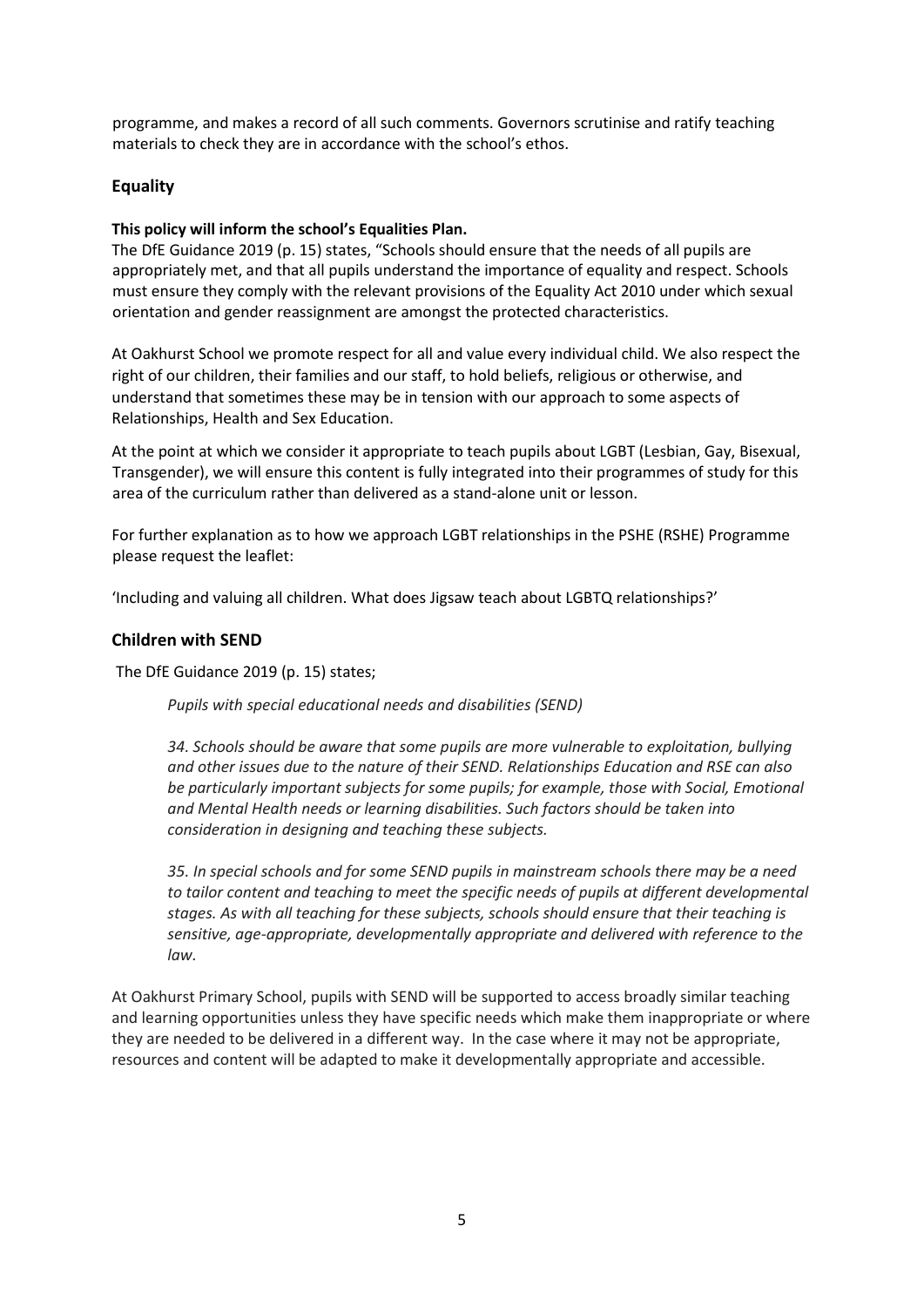#### Appendix 1

The Jigsaw Programme is aligned to the PSHE Association Programmes of Study for PSHE.

*What do we teach when and who teaches it?*

*Whole-school approach*

Jigsaw covers all areas of PSHE for the primary phase including statutory Relationships and Health Education. The table below gives the learning theme of each of the six Puzzles (units) and these are taught across the school; the learning deepens and broadens every year.

| <b>Term</b>      | <b>Puzzle (Unit)</b>             | Content                                                                                                                                          |  |  |
|------------------|----------------------------------|--------------------------------------------------------------------------------------------------------------------------------------------------|--|--|
| Autumn 1:        | Being Me in My<br>World          | Includes understanding my own identity and how I fit well in<br>the class, school and global community. Jigsaw Charter<br>established.           |  |  |
| <b>Autumn 2:</b> | Celebrating<br><b>Difference</b> | Includes anti-bullying (cyber and homophobic bullying<br>included) and understanding                                                             |  |  |
| Spring 1:        | Dreams and Goals                 | Includes goal-setting, aspirations, who do I want to become<br>and what would I like to do for work and to contribute to<br>society              |  |  |
| Spring 2:        | <b>Healthy Me</b>                | Includes drugs and alcohol education, self-esteem and<br>confidence as well as healthy lifestyle choices, sleep, nutrition,<br>rest and exercise |  |  |
| Summer 1:        | Relationships                    | Includes understanding friendship, family and other<br>relationships, conflict resolution and communication skills,<br>bereavement and loss      |  |  |
| Summer 2:        | Changing Me**                    | Includes Health and Relationship Education in the context of<br>looking at changes to the human body as humans grow.                             |  |  |

Changing Me\*\* - below shows the lessons that look specifically at Health and Relationship Education in the context of looking at changes to the human body as humans grow.

| <b>Year Group</b> | Piece<br>Number and<br><b>Name</b>              | <b>Learning Aims</b>                                                                                                                                                                                                                                                                                                                               |
|-------------------|-------------------------------------------------|----------------------------------------------------------------------------------------------------------------------------------------------------------------------------------------------------------------------------------------------------------------------------------------------------------------------------------------------------|
|                   | Piece 4<br>Boys' and<br>Girls'<br><b>Bodies</b> | Pupils will be able to:<br>Identify parts of the body that make boys different from<br>$\bullet$<br>girls and use the correct name for these: penis, testicles,<br>vagina<br>Respect my body and understand my parts Science National<br>٠<br>Curriculum Link:<br>identify, name, draw and label the basic parts of the human<br>$\bullet$<br>body |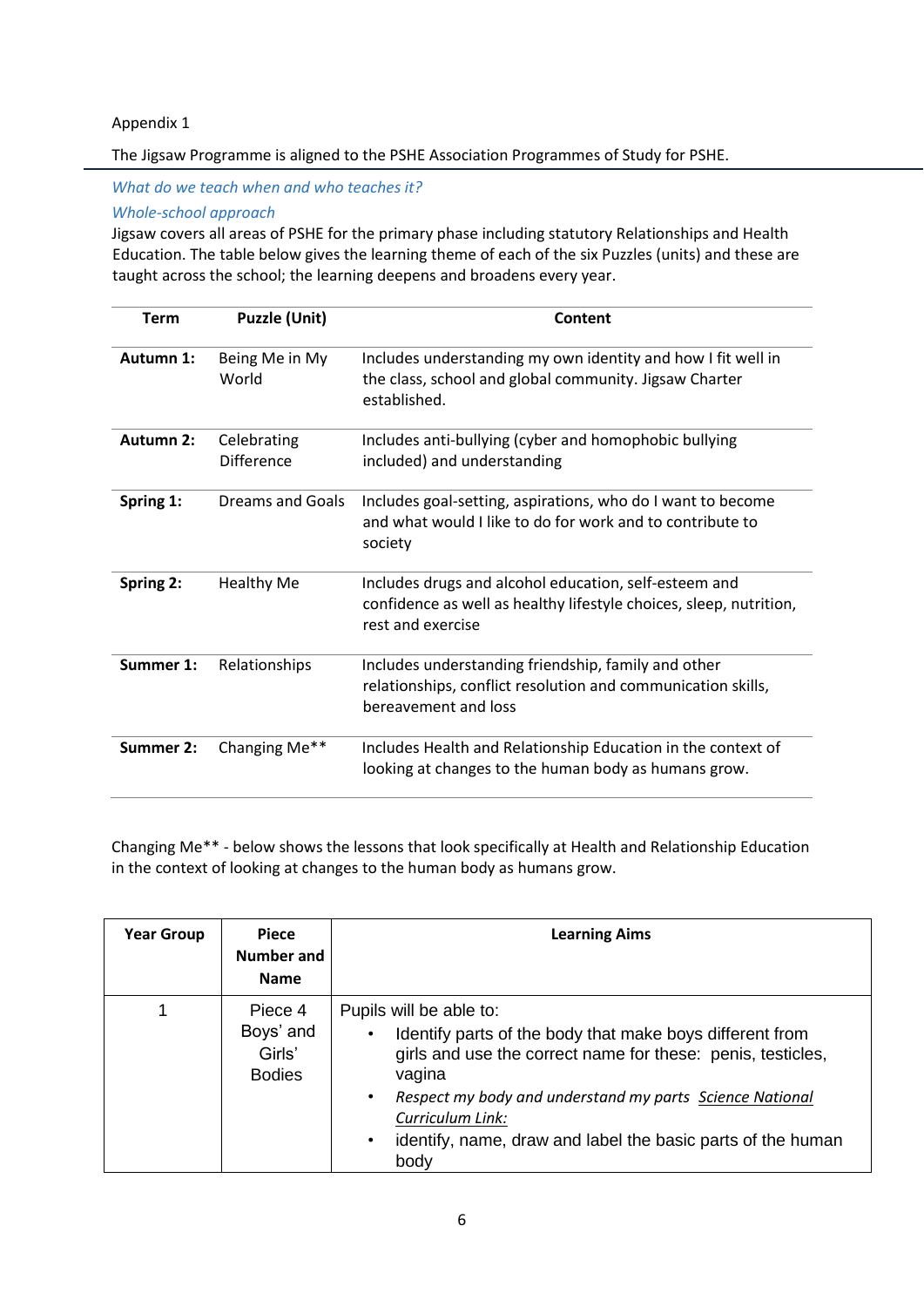| $\overline{2}$ | Piece 4<br>Boys' and<br>Girls'<br><b>Bodies</b> | Pupils will be able to:<br>Recognise the physical differences between boys and girls,<br>use the correct name for parts of the body: penis, testicles,<br>vagina and appreciate that some parts of the body are private<br>Tell you what I like/don't like about being a boy/girl Science<br>$\bullet$<br><b>National Curriculum Link:</b><br>Building on prior learning from year 1 (see above)<br>notice that animals, including humans, have offspring which<br>grow into adults                                                                                     |  |
|----------------|-------------------------------------------------|-------------------------------------------------------------------------------------------------------------------------------------------------------------------------------------------------------------------------------------------------------------------------------------------------------------------------------------------------------------------------------------------------------------------------------------------------------------------------------------------------------------------------------------------------------------------------|--|
| 3              | Piece 1 How<br><b>Babies</b><br>Grow            | Pupils will be able to:<br>Understand that in animals and humans, lots of changes<br>happen between conception and growing up and that usually<br>it is the female that has the baby<br>Express how I feel when I see babies or baby animals Science<br>$\bullet$<br><b>National Curriculum Link:</b><br>Building on prior learning from year 1 and 2 (see above)<br>notice that animals, including humans, have offspring which<br>grow into adults<br>find out about and describe the basic needs of animals,<br>including humans, for survival (water, food and air) |  |
|                | Piece <sub>2</sub><br><b>Babies</b>             | Pupils will be able to:<br>Understand how babies grow and develop in the mother's<br>uterus and understand what a baby needs to live and grow<br>Express how I might feel if I had a new baby in my family Science<br>$\bullet$<br><b>National Curriculum Link:</b><br>Building on prior learning from year 1 and 2 (see above) .<br>$\bullet$<br>notice that animals, including humans, have offspring<br>which grow into adults<br>find out about and describe the basic needs of animals, including<br>humans, for survival (water, food and air)                    |  |
| 4              | Piece <sub>2</sub><br>Having a<br>baby          | Pupils will be able to:<br>Correctly label the internal and external parts of male and<br>female bodies that are necessary for making a baby<br>This piece will be taught under the Science Curriculum and not a part of<br><b>PSHE and Relationships.</b>                                                                                                                                                                                                                                                                                                              |  |
|                | Piece 3<br>Girls and<br>Puberty                 | Pupils will be able to:<br>Describe how a girl's body changes in order for her to be<br>able to have babies when she is an adult, and that<br>menstruation (having periods) is a natural part of this                                                                                                                                                                                                                                                                                                                                                                   |  |
| 5              | Piece 2<br>Puberty for<br>Girls                 | Pupils will be able to:<br>Explain how a girl's body changes during puberty and<br>understand the importance of looking after ourselves<br>physically and emotionally                                                                                                                                                                                                                                                                                                                                                                                                   |  |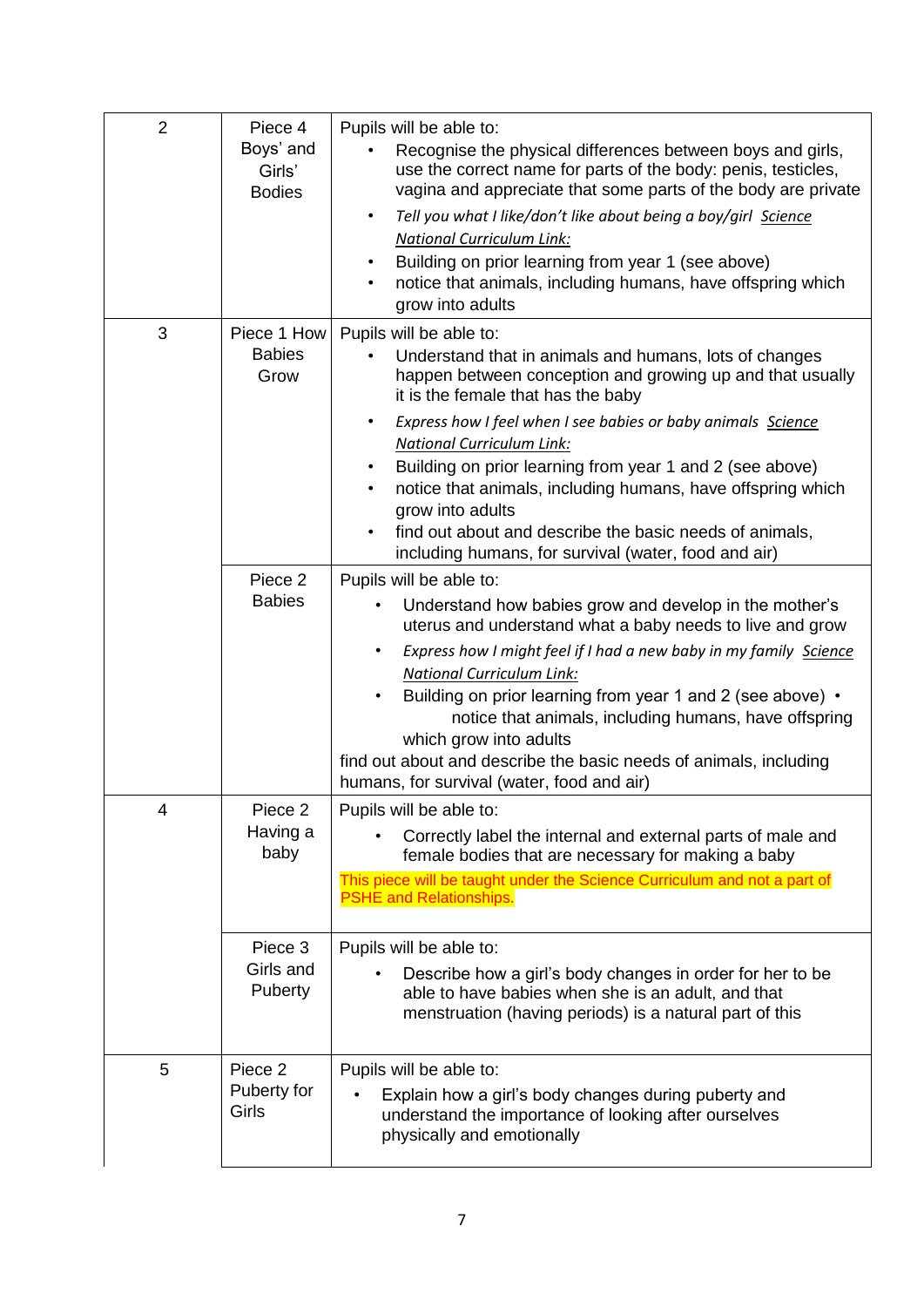|   |                                              | Moved from the Year 4 Jigsaw Programme in response to the<br>statutory guidance:<br>Understand that puberty is a natural process that happens to<br>$\bullet$<br>everybody and that it will be ok for me RHE Statutory Guidance<br><b>Link:</b> Changing adolescent body<br>key facts about puberty and the changing adolescent body, particularly from<br>age 9 through to age 11, including physical and emotional changes. about<br>menstrual wellbeing including the key facts about the menstrual cycle.<br><b>Science National Curriculum Link:</b><br>describe the changes as humans develop to old age.                                                                                                                |
|---|----------------------------------------------|--------------------------------------------------------------------------------------------------------------------------------------------------------------------------------------------------------------------------------------------------------------------------------------------------------------------------------------------------------------------------------------------------------------------------------------------------------------------------------------------------------------------------------------------------------------------------------------------------------------------------------------------------------------------------------------------------------------------------------|
|   | Piece 3<br>Puberty for<br>Boys and<br>Girls  | Pupils will be able to:<br>Describe how boys' and girls' bodies change during puberty<br>Express how I feel about the changes that will happen to me during<br>puberty<br><b>RHE Statutory Guidance Link:</b><br>Changing adolescent body<br>key facts about puberty and the changing adolescent body, particularly from<br>age 9 through to age 11, including physical and emotional changes. about<br>menstrual wellbeing including the key facts about the menstrual cylce.                                                                                                                                                                                                                                                 |
|   | Piece 4<br>Conception                        | Pupils will be able to:<br>understand that sexual intercourse can lead to conception and<br>that is how babies are usually made<br>understand that sometimes people need IVF to help them have<br>a baby<br>This piece will be taught under the Science Curriculum and not a part of<br><b>PSHE and Relationships.</b>                                                                                                                                                                                                                                                                                                                                                                                                         |
| 6 | Piece 2<br>Puberty                           | Pupils will be able to:<br>Explain how girls' and boys' bodies change during puberty<br>and understand the importance of looking after ourselves both<br>physically and emotionally<br>Express how I feel about the changes that will happen to me during puberty<br><b>RHE Statutory Guidance Link: Changing adolescent body</b><br>key facts about puberty and the changing adolescent body, particularly from<br>age 9 through to age 11, including physical and emotional changes. about<br>menstrual wellbeing including the key facts about the menstrual cycle.<br>Science National Curriculum Link (recap and building on prior learning from<br><u>Year 5):</u><br>describe the changes as humans develop to old age. |
|   | Piece 3<br>Babies-<br>Conception<br>to Birth | Pupils will be able to:<br>Describe how a baby changes from conception through the<br>nine months of pregnancy, and how it is born<br>Recognise how I feel when I reflect on the development and birth of a baby<br>This piece will be taught under the Science Curriculum and not a part of<br><b>PSHE and Relationships.</b>                                                                                                                                                                                                                                                                                                                                                                                                 |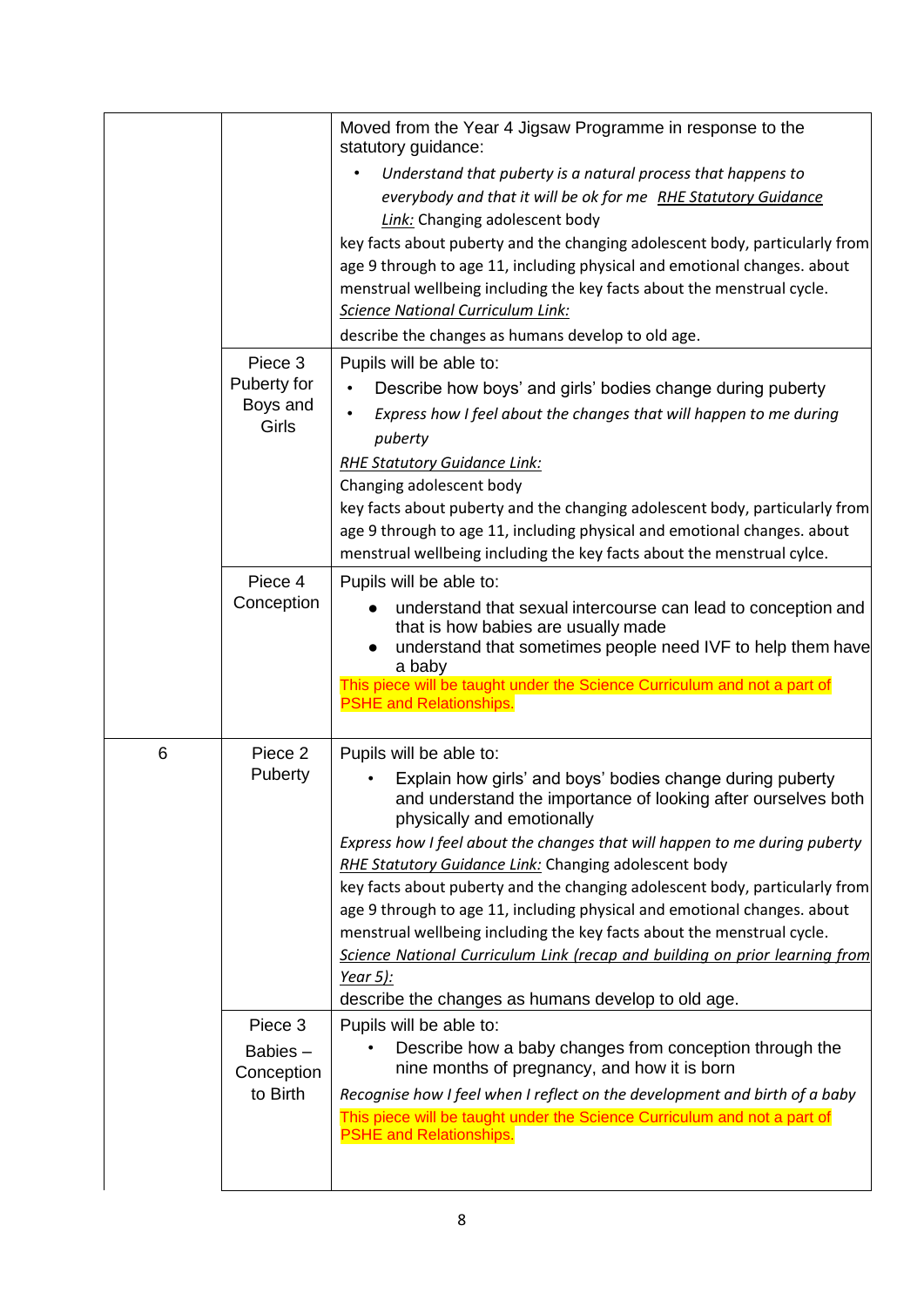| Piece 4<br><b>Boyfriends</b><br>and | Pupils will be able to:<br>Understand how being physically attracted to someone changes<br>$\bullet$<br>the nature of the relationship                                                                                                                                                  |
|-------------------------------------|-----------------------------------------------------------------------------------------------------------------------------------------------------------------------------------------------------------------------------------------------------------------------------------------|
| girlfriends                         | Express how I feel about the growing independence of becoming a<br>$\bullet$<br>teenager and am confident that I can cope with this RHE Statutory<br>Guidance Link:<br>Practical steps they can take in a range of different contexts to<br>improve or support respectful relationships |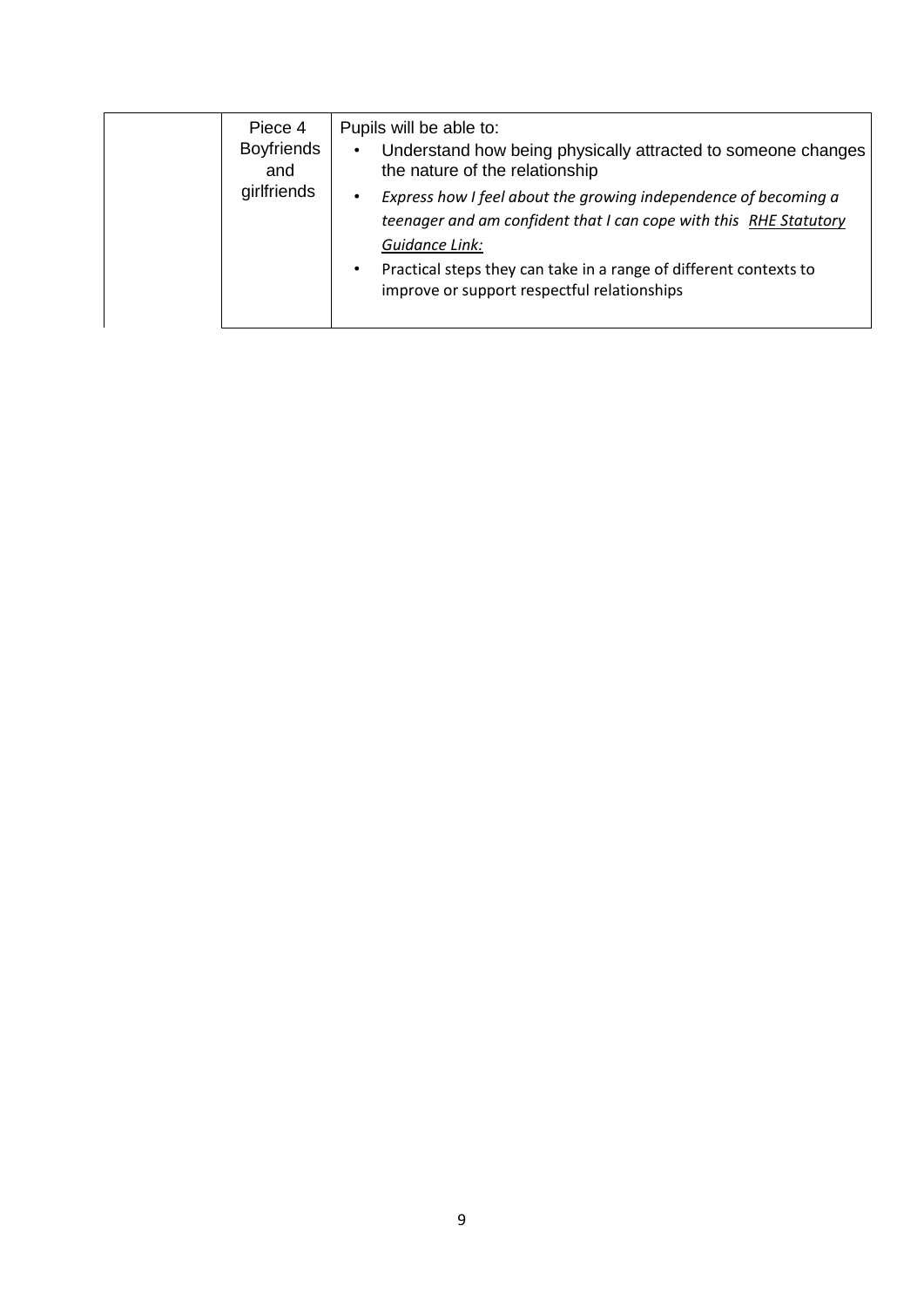## **Appendix 2**

## **Relationships Education in Primary schools – DfE Guidance 2019**

The focus in primary school should be on teaching the fundamental building blocks and characteristics of positive relationships, with particular reference to friendships, family relationships, and relationships with other children and with adults. The references R3/H5 etc can be crossreferenced on the Jigsaw mapping documents and Puzzle Maps to show which lessons throughout Jigsaw contribute to which statutory outcomes. All statutory outcomes are covered in the Jigsaw 3- 11 Programme.

|                                                                   | Pupils should know                                                                                                                                                                                                                                                                                                                                                                                                                                                                                                                                                                                                                                                                                                                                                                                                                                                                                                                                                                                                                                                                                                                                                                                                                                                                                                                                                                                                                                                                                                                                                          | How Jigsaw provides the                                                                                                                                                                |
|-------------------------------------------------------------------|-----------------------------------------------------------------------------------------------------------------------------------------------------------------------------------------------------------------------------------------------------------------------------------------------------------------------------------------------------------------------------------------------------------------------------------------------------------------------------------------------------------------------------------------------------------------------------------------------------------------------------------------------------------------------------------------------------------------------------------------------------------------------------------------------------------------------------------------------------------------------------------------------------------------------------------------------------------------------------------------------------------------------------------------------------------------------------------------------------------------------------------------------------------------------------------------------------------------------------------------------------------------------------------------------------------------------------------------------------------------------------------------------------------------------------------------------------------------------------------------------------------------------------------------------------------------------------|----------------------------------------------------------------------------------------------------------------------------------------------------------------------------------------|
|                                                                   |                                                                                                                                                                                                                                                                                                                                                                                                                                                                                                                                                                                                                                                                                                                                                                                                                                                                                                                                                                                                                                                                                                                                                                                                                                                                                                                                                                                                                                                                                                                                                                             | solution                                                                                                                                                                               |
| <b>Families and</b><br>people who<br>care for me<br><b>Caring</b> | R1 that families are important for children<br>$\bullet$<br>growing up because they can give love,<br>security and stability.<br>R2 the characteristics of healthy family life,<br>$\bullet$<br>commitment to each other, including in times<br>of difficulty, protection and care for children<br>and other family members, the importance of<br>spending time together and sharing each<br>other's lives.<br>R3 that others' families, either in school or in<br>$\bullet$<br>the wider world, sometimes look different<br>from their family, but that they should respect<br>those differences and know that other<br>children's families are also characterised by<br>love and care.<br>R4 that stable, caring relationships, which may<br>$\bullet$<br>be of different types, are at the heart of happy<br>families, and are important for children's<br>security as they grow up.<br>R5 that marriage represents a formal and<br>$\bullet$<br>legally recognised commitment of two people<br>to each other which is intended to be lifelong<br>(Marriage in England and Wales is available to<br>both opposite sex and same sex couples. The<br>Marriage (Same Sex Couples) Act 2013<br>extended marriage to same sex couples in<br>England and Wales. The ceremony through<br>which a couple get married may be civil or<br>religious).<br>R6 how to recognise if family relationships are<br>$\bullet$<br>making them feel unhappy or unsafe, and how<br>to seek help or advice from others if needed<br>R7 how important friendships are in making us<br>$\bullet$ | All of these aspects are<br>covered in lessons within<br>the Puzzles<br>Relationships<br>$\bullet$<br>Changing Me<br>$\bullet$<br>Celebrating<br>Difference<br>Being Me in My<br>World |
| friendships                                                       | feel happy and secure, and how people choose<br>and make friends                                                                                                                                                                                                                                                                                                                                                                                                                                                                                                                                                                                                                                                                                                                                                                                                                                                                                                                                                                                                                                                                                                                                                                                                                                                                                                                                                                                                                                                                                                            |                                                                                                                                                                                        |

The guidance states that, by the end of primary school: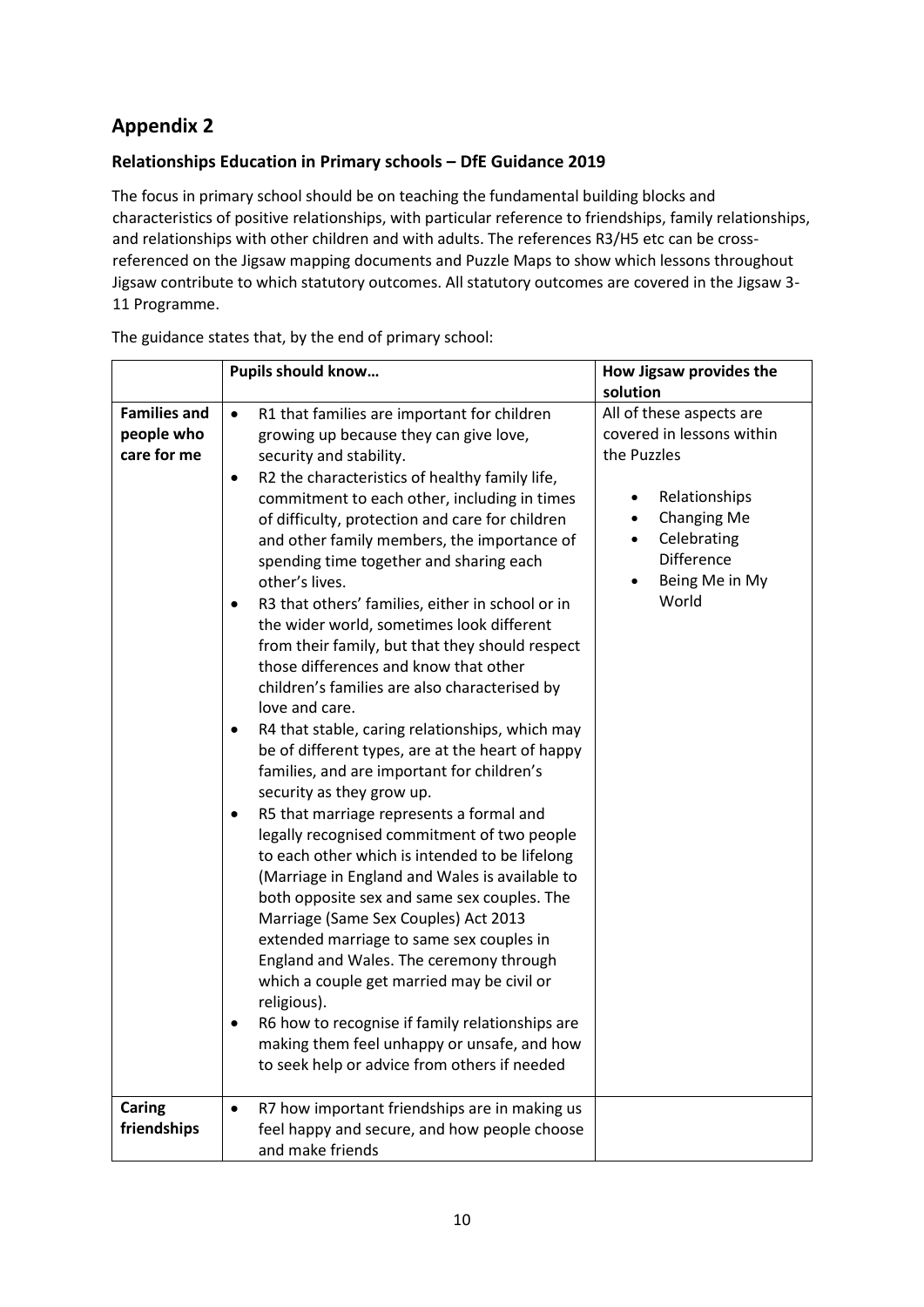|                   | R8 the characteristics of friendships, including<br>$\bullet$  |                                                       |
|-------------------|----------------------------------------------------------------|-------------------------------------------------------|
|                   | mutual respect, truthfulness, trustworthiness,                 |                                                       |
|                   | loyalty, kindness, generosity, trust,                          |                                                       |
|                   | sharinginterests and experiences and support                   |                                                       |
|                   | with problems and difficulties                                 |                                                       |
|                   | R9 that healthy friendships are positive and<br>٠              |                                                       |
|                   | welcoming towards others and do not make                       |                                                       |
|                   | others feel lonely or excluded                                 |                                                       |
|                   | R10 that most friendships have ups and<br>٠                    |                                                       |
|                   | downs, and that these can often be worked                      |                                                       |
|                   | through so that the friendship is repaired or                  |                                                       |
|                   | even strengthened, and that resorting to                       |                                                       |
|                   | violence is never right                                        |                                                       |
|                   | R11 how to recognise who to trust and who                      |                                                       |
|                   | not to trust, how to judge when a friendship is                |                                                       |
|                   | making them feel unhappy or uncomfortable,                     |                                                       |
|                   | managing conflict, how to manage these                         |                                                       |
|                   | situations and how to seek help and advice                     |                                                       |
|                   | from others, if needed                                         |                                                       |
| <b>Respectful</b> | R12 the importance of respecting others, even<br>$\bullet$     |                                                       |
| relationships     | when they are very different from them (for                    |                                                       |
|                   | example, physically, in character, personality                 |                                                       |
|                   | or backgrounds), or make different choices or                  |                                                       |
|                   | have different preferences or beliefs                          |                                                       |
|                   | R13 practical steps they can take in a range of<br>٠           |                                                       |
|                   | different contexts to improve or support                       |                                                       |
|                   | respectful relationships                                       |                                                       |
|                   | R14 the conventions of coutesy and manners<br>٠                |                                                       |
|                   | R15 the importance of self-respect and how<br>٠                |                                                       |
|                   | this links to their own happiness                              |                                                       |
|                   | R16 that in school and in wider societythey can<br>$\bullet$   |                                                       |
|                   | expect to be treated with respect by others,                   |                                                       |
|                   | and that in turn they should show due respect                  |                                                       |
|                   | to others, including those in positions of                     |                                                       |
|                   | authority                                                      |                                                       |
|                   | R17 about different types of bullying (including               |                                                       |
|                   | cyberbullying), the impact of bullying,                        |                                                       |
|                   | responsibilities of bystanders (primarily                      |                                                       |
|                   | reporting bullying to an adult) and how to get                 |                                                       |
|                   | help                                                           |                                                       |
|                   | R18 what a stereotype is, and how stereotypes                  |                                                       |
|                   | can be unfair, negative or destructive                         |                                                       |
|                   | R19 the importance of permission-seeking and<br>٠              |                                                       |
|                   | giving in relationships with friends, peers and                |                                                       |
| Online            | adults                                                         |                                                       |
| relationships     | R20 that people sometimes behave differently<br>$\bullet$      | All of these aspects are<br>covered in lessons within |
|                   | online, including by pretending to be someone<br>they are not. | the Puzzles                                           |
|                   | R21 that the same principles apply to online<br>٠              |                                                       |
|                   | relationships as to face-to-face relationships,                | Relationships                                         |
|                   |                                                                | <b>Changing Me</b>                                    |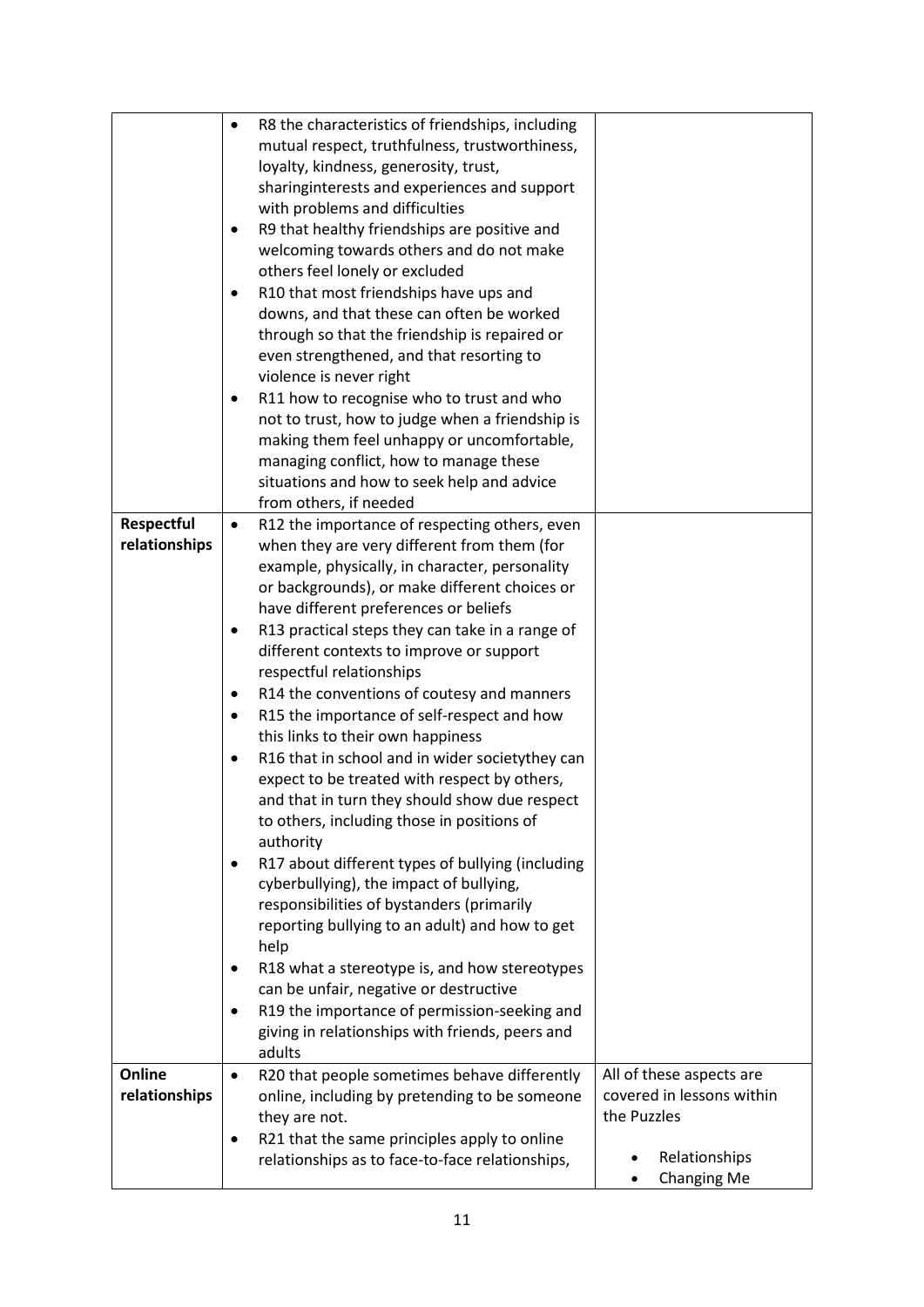|                   | including the importance of respect for others             | Celebrating               |
|-------------------|------------------------------------------------------------|---------------------------|
|                   | online including when we are anonymous.                    | <b>Difference</b>         |
|                   | R22 the rules and principles for keeping safe<br>$\bullet$ |                           |
|                   | online, how to recognise risks, harmful content            |                           |
|                   | and contact, and how to report them.                       |                           |
|                   | R23 how to critically consider their online<br>$\bullet$   |                           |
|                   | friendships and sources of information                     |                           |
|                   | including awareness of the risks associated                |                           |
|                   | with people they have never met.                           |                           |
|                   | R24 how information and data is shared and<br>$\bullet$    |                           |
|                   | used online.                                               |                           |
| <b>Being safe</b> | R25what sorts of boundaries are appropriate<br>$\bullet$   | All of these aspects are  |
|                   | in friendships with peers and others (including            | covered in lessons within |
|                   | in a digital context).                                     | the Puzzles               |
|                   | R26 about the concept of privacy and the<br>$\bullet$      |                           |
|                   | implications of it for both children and adults;           | Relationships             |
|                   | including that it is not always right to keep              | Changing Me               |
|                   | secrets if they relate to being safe.                      | Celebrating               |
|                   | R27 that each person's body belongs to them,<br>$\bullet$  | <b>Difference</b>         |
|                   | and the differences between appropriate and                |                           |
|                   | inappropriate or unsafe physical, and other,               |                           |
|                   | contact.                                                   |                           |
|                   | R28 how to respond safely and appropriately<br>$\bullet$   |                           |
|                   | to adults they may encounter (in all contexts,             |                           |
|                   | including online) whom they do not know.                   |                           |
|                   | R29 how to recognise and report feelings of<br>$\bullet$   |                           |
|                   | being unsafe or feeling bad about any adult.               |                           |
|                   | R30 how to ask for advice or help for<br>$\bullet$         |                           |
|                   | themselves or others, and to keep trying until             |                           |
|                   | they are heard,                                            |                           |
|                   | R31 how to report concerns or abuse, and the<br>٠          |                           |
|                   | vocabulary and confidence needed to do so.                 |                           |
|                   | R32 where to get advice e.g. family, school                |                           |
|                   | and/or other sources.                                      |                           |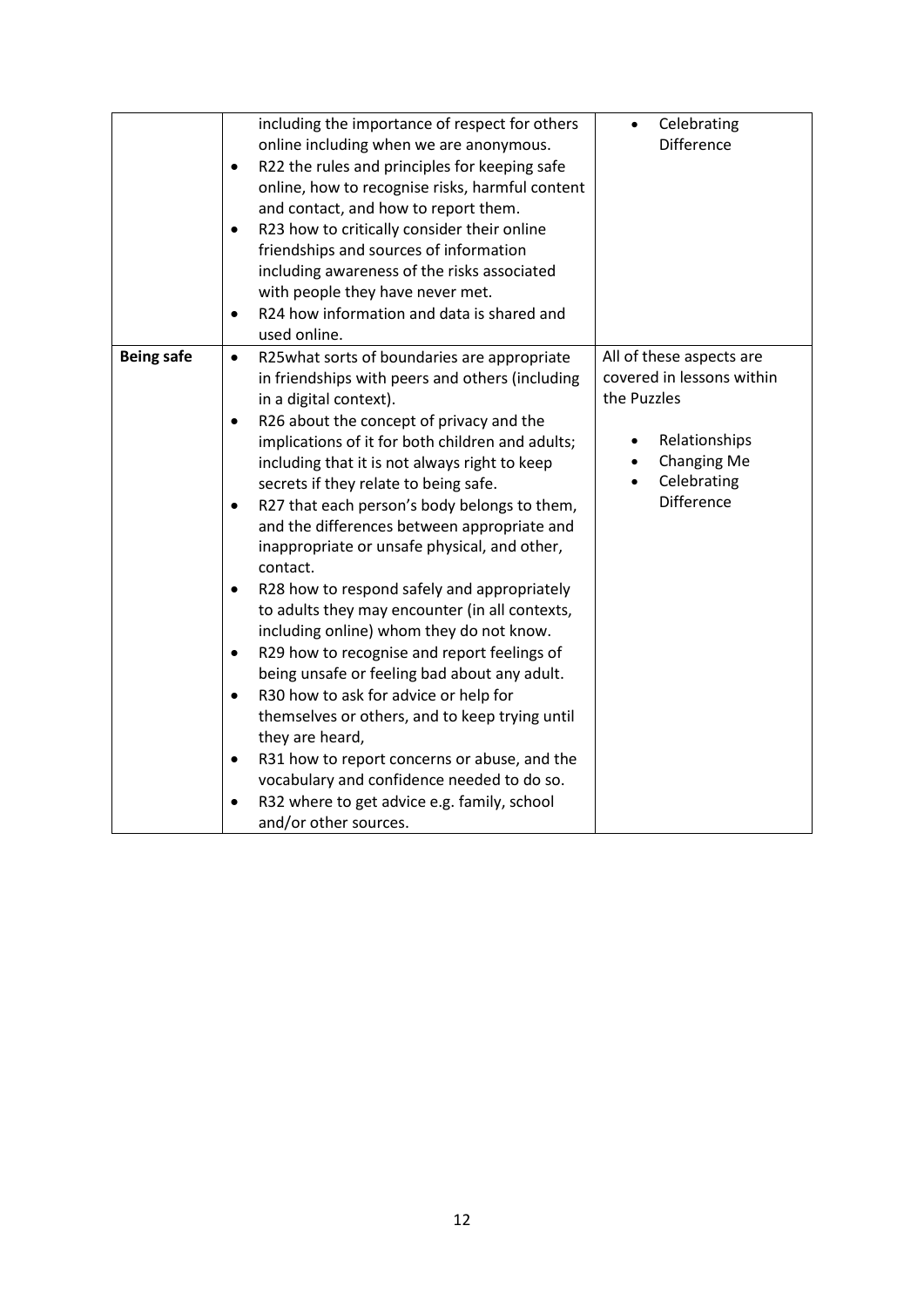## **Physical health and mental well-being education in Primary schools – DfE Guidance**

The focus in primary school should be on teaching the characteristics of good physical health and mental wellbeing. Teachers should be clear that mental well-being is a normal part of daily life, in the same way as physical health.

By the end of primary school:

|                            | <b>Pupils should know</b>                                                                                                                                                                                                                                                                                                                                                                                                                                                                                                                                                                                                                                                                                                                                                                                                                                                                                                                                                                                                                                                                                                                                                                                                                                                                                                                                                                                                                                                                                                                                                                                       | How Jigsaw provides the<br>solution                                                                                                                                         |
|----------------------------|-----------------------------------------------------------------------------------------------------------------------------------------------------------------------------------------------------------------------------------------------------------------------------------------------------------------------------------------------------------------------------------------------------------------------------------------------------------------------------------------------------------------------------------------------------------------------------------------------------------------------------------------------------------------------------------------------------------------------------------------------------------------------------------------------------------------------------------------------------------------------------------------------------------------------------------------------------------------------------------------------------------------------------------------------------------------------------------------------------------------------------------------------------------------------------------------------------------------------------------------------------------------------------------------------------------------------------------------------------------------------------------------------------------------------------------------------------------------------------------------------------------------------------------------------------------------------------------------------------------------|-----------------------------------------------------------------------------------------------------------------------------------------------------------------------------|
| <b>Mental</b><br>wellbeing | H1 that mental wellbeing is a normal<br>$\bullet$<br>part of daily life, in the same way as<br>physical health.<br>H2 that there is a normal range of<br>$\bullet$<br>emotions (e.g. happiness, sadness,<br>anger, fear, surprise, nervousness) and<br>scale of emotions that all humans<br>experience in relation to different<br>experiences and situations.<br>H3 how to recognise and talk about<br>their emotions, including having a<br>varied vocabulary of words to use when<br>talking about their own and others'<br>feelings.<br>H4 how to judge whether what they are<br>feeling and how they are behaving is<br>appropriate and proportionate.<br>H5 the benefits of physical exercise,<br>time outdoors, community<br>participation, voluntary and service-<br>based activity on mental well-being and<br>happiness.<br>H6 simple self-care techniques,<br>including the importance of rest, time<br>spent with friends and family and the<br>benefits of hobbies and interests.<br>H7 isolation and loneliness can affect<br>$\bullet$<br>children and that it is very important for<br>children to discuss their feelings with an<br>adult and seek support.<br>H8 that bullying (including<br>cyberbullying) has a negative and often<br>lasting impact on mental well-being.<br>H9 where and how to seek support<br>(including recognising the triggers for<br>seeking support), including whom in<br>school they should speak to if they are<br>worried about their own or someone<br>else's mental well-being or ability to<br>control their emotions (including issues<br>arising online). | All of these aspects are covered<br>in lessons within the Puzzles<br><b>Healthy Me</b><br>Relationships<br><b>Changing Me</b><br>$\bullet$<br><b>Celebrating Difference</b> |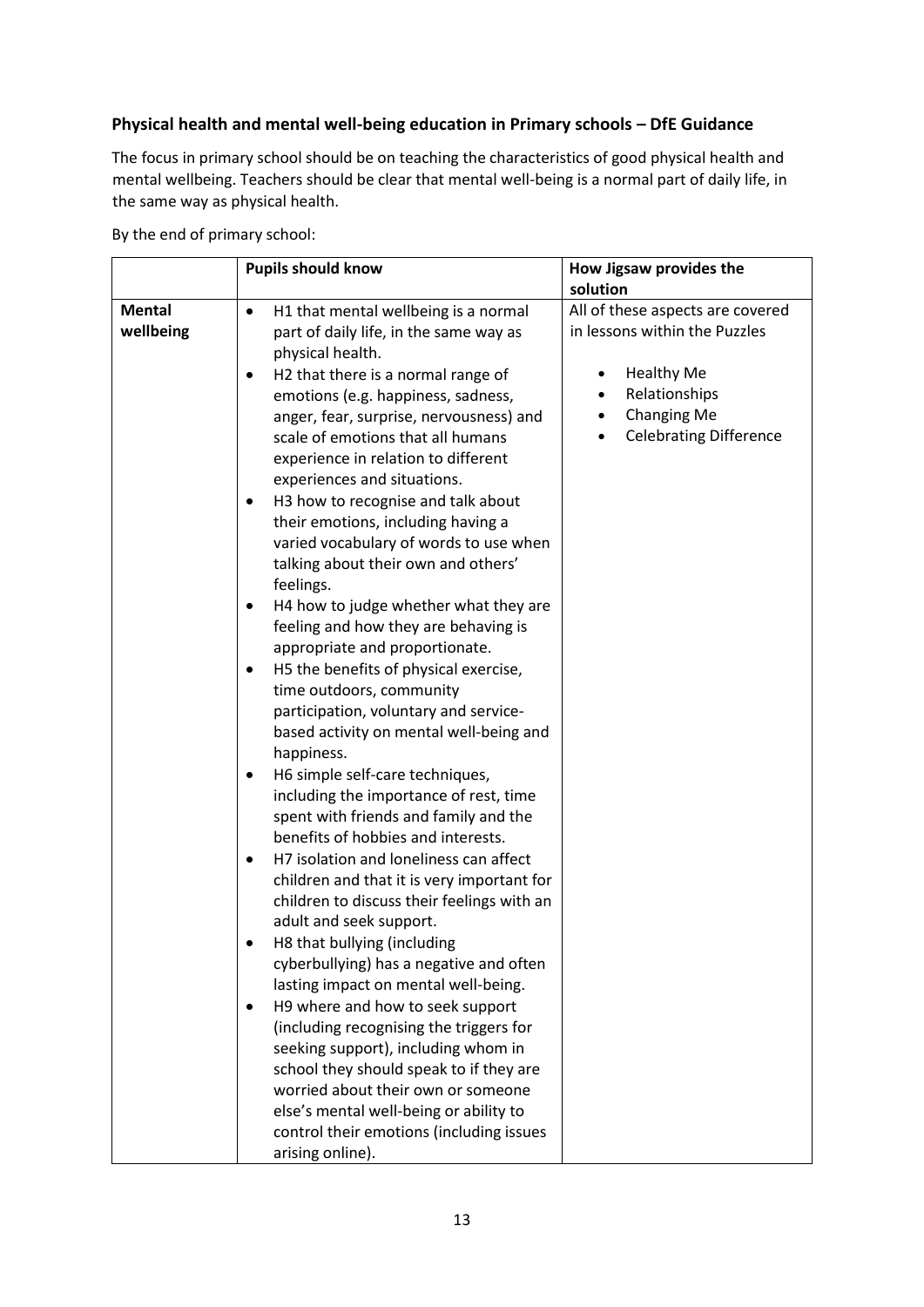|                        | ٠         | H10 it is common for people to                                    |                                  |
|------------------------|-----------|-------------------------------------------------------------------|----------------------------------|
|                        |           | experience mental ill health. For many                            |                                  |
|                        |           | people who do, the problems can be                                |                                  |
|                        |           | resolved if the right support is made                             |                                  |
|                        |           | available, especially if accessed early                           |                                  |
|                        |           | enough.                                                           |                                  |
| Internet safety        | $\bullet$ | H11 that for most people the internet is                          | All of these aspects are covered |
| and harms              |           | an integral part of life and has many                             | in lessons within the Puzzles    |
|                        |           | benefits.                                                         |                                  |
|                        |           | H12 about the benefits of rationing                               | Relationships                    |
|                        |           | time spent online, the risks of excessive                         | <b>Healthy Me</b>                |
|                        |           | time spent on electronic devices and                              |                                  |
|                        |           | the impact of positive and negative                               |                                  |
|                        |           | content online on their own and others'                           |                                  |
|                        |           | mental and physical wellbeing.                                    |                                  |
|                        | $\bullet$ | H13 how to consider the effect of their                           |                                  |
|                        |           | online actions on others and knowhow                              |                                  |
|                        |           | to recognise and display respectful                               |                                  |
|                        |           | behaviour online and the importance of                            |                                  |
|                        |           | keeping personal information private.                             |                                  |
|                        | ٠         | H14 why social media, some computer                               |                                  |
|                        |           | games and online gaming, for example,                             |                                  |
|                        |           | are age restricted.                                               |                                  |
|                        | $\bullet$ | H15 that the internet can also be a                               |                                  |
|                        |           | negative place where online abuse,                                |                                  |
|                        |           | trolling, bullying and harassment can                             |                                  |
|                        |           | take place, which can have a negative<br>impact on mental health. |                                  |
|                        |           | H16 how to be a discerning consumer                               |                                  |
|                        |           | of information online including                                   |                                  |
|                        |           | understanding that information,                                   |                                  |
|                        |           | including that from search engines, is                            |                                  |
|                        |           | ranked, selected and targeted.                                    |                                  |
|                        |           | H17 where and how to report concerns                              |                                  |
|                        |           | and get support with issues online.                               |                                  |
| <b>Physical health</b> | $\bullet$ | H18 the characteristics and mental and                            | All of these aspects are covered |
| and fitness            |           | physical benefits of an active lifestyle.                         | in lessons within the Puzzles    |
|                        | $\bullet$ | H19 the importance of building regular                            |                                  |
|                        |           | exercise into daily and weekly routines                           | <b>Healthy Me</b>                |
|                        |           | and how to achieve this; for example,                             |                                  |
|                        |           | walking or cycling to school, a daily                             |                                  |
|                        |           | active mile or other forms of regular,                            |                                  |
|                        |           | vigorous exercise.                                                |                                  |
|                        |           | H20 the risks associated with an                                  |                                  |
|                        |           | inactive lifestyle (including obesity).                           |                                  |
|                        | $\bullet$ | H21 how and when to seek support                                  |                                  |
|                        |           | including which adults to speak to in                             |                                  |
|                        |           | school if they are worried about their                            |                                  |
|                        |           | health.                                                           |                                  |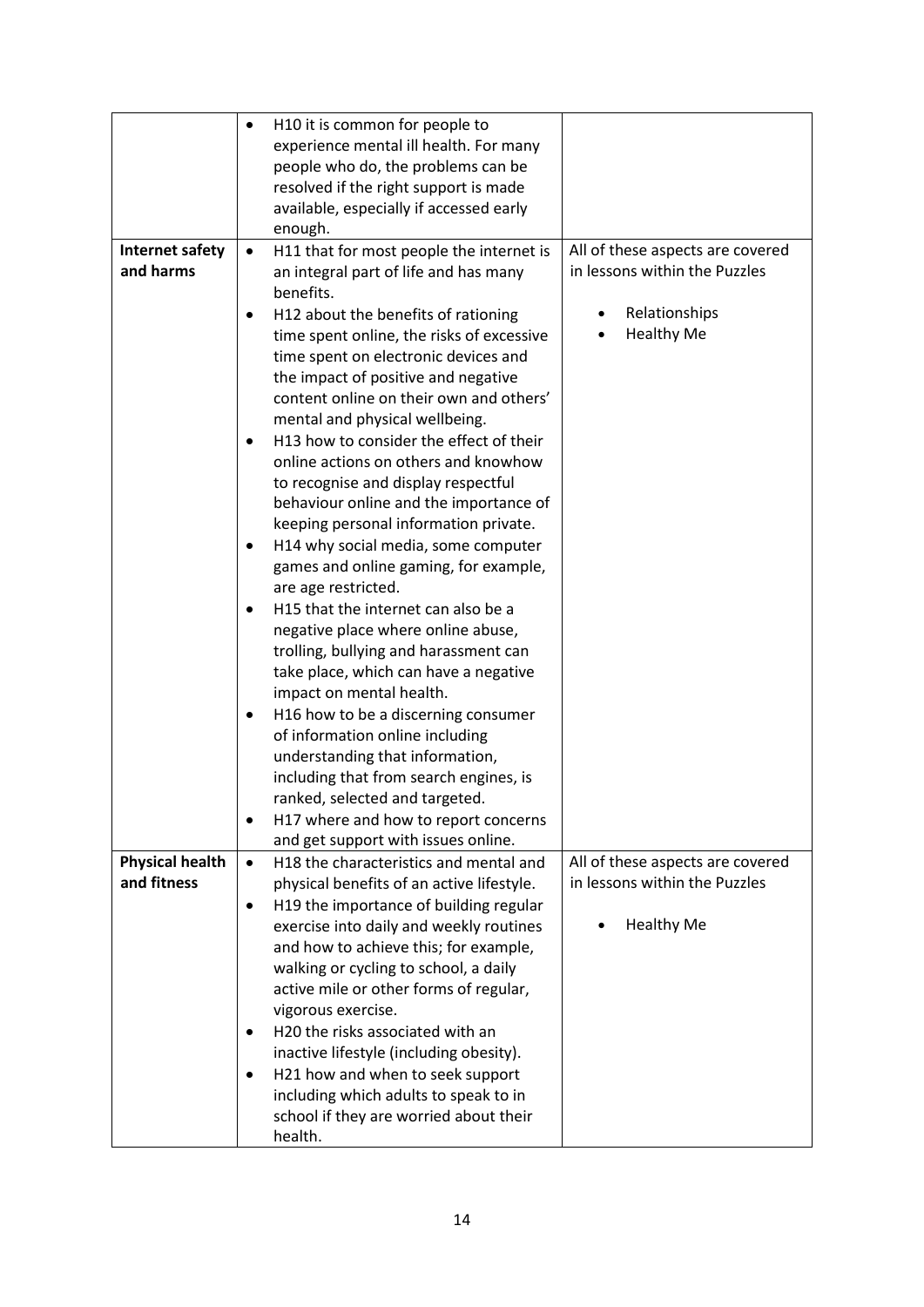| <b>Healthy eating</b>         | H22 what constitutes a healthy diet<br>$\bullet$                                           | All of these aspects are covered                                  |
|-------------------------------|--------------------------------------------------------------------------------------------|-------------------------------------------------------------------|
|                               | (including understanding calories and                                                      | in lessons within the Puzzles                                     |
|                               | other nutritional content).<br>H23 the principles of planning and<br>$\bullet$             | <b>Healthy Me</b>                                                 |
|                               | preparing a range of healthy meals.                                                        |                                                                   |
|                               | H24 the characteristics of a poor diet                                                     |                                                                   |
|                               | and risks associated with unhealthy                                                        |                                                                   |
|                               | eating (including, for example, obesity                                                    |                                                                   |
|                               | and tooth decay) and other behaviours                                                      |                                                                   |
|                               | (e.g. the impact of alcohol on diet or                                                     |                                                                   |
|                               | health).                                                                                   |                                                                   |
| Drugs, alcohol                | H25 the facts about legal and illegal<br>$\bullet$                                         |                                                                   |
| and tobacco                   | harmful substances and associated                                                          |                                                                   |
|                               | risks, including smoking, alcohol use                                                      |                                                                   |
| <b>Health and</b>             | and drug-taking<br>H26 how to recognise early signs of<br>$\bullet$                        | All of these aspects are covered                                  |
| prevention                    | physical illness, such as weight loss, or                                                  | in lessons within the Puzzles                                     |
|                               | unexplained changes to the body.                                                           |                                                                   |
|                               | H27 about safe and unsafe exposure to<br>$\bullet$                                         | <b>Healthy Me</b>                                                 |
|                               | the sun, and how to reduce the risk of                                                     |                                                                   |
|                               | sun damage, including skin cancer.                                                         |                                                                   |
|                               | H28 the importance of sufficient good<br>$\bullet$                                         |                                                                   |
|                               | quality sleep for good health and that a                                                   |                                                                   |
|                               | lack of sleep can affect weight, mood                                                      |                                                                   |
|                               | and ability to learn.                                                                      |                                                                   |
|                               | H29 about dental health and the<br>$\bullet$                                               |                                                                   |
|                               | benefits of good oral hygiene and                                                          |                                                                   |
|                               | dental flossing, including regular check-<br>ups at the dentist.                           |                                                                   |
|                               | H30 about personal hygiene and germs<br>٠                                                  |                                                                   |
|                               | including bacteria, viruses, how they are                                                  |                                                                   |
|                               | spread and treated, and the importance                                                     |                                                                   |
|                               | of handwashing.                                                                            |                                                                   |
|                               | H31 the facts and science relating to<br>$\bullet$                                         |                                                                   |
|                               | immunisation and vaccination                                                               |                                                                   |
| <b>Basic first aid</b>        | H32 how to make a clear and efficient<br>$\bullet$                                         | All of these aspects are covered                                  |
|                               | call to emergency services if necessary.                                                   | in lessons within the Puzzles                                     |
|                               | H33 concepts of basic first-aid, for<br>$\bullet$                                          |                                                                   |
|                               | example dealing with common injuries,                                                      | <b>Healthy Me</b>                                                 |
|                               | including head injuries.                                                                   |                                                                   |
| <b>Changing</b><br>adolescent | H34 key facts about puberty and the<br>$\bullet$<br>changing adolescent body, particularly | All of these aspects are covered<br>in lessons within the Puzzles |
| body                          | from age 9 through to age 11, including                                                    |                                                                   |
|                               | physical and emotional changes.                                                            | <b>Changing Me</b>                                                |
|                               | H35 about menstrual wellbeing<br>٠                                                         | <b>Healthy Me</b>                                                 |
|                               | including the key facts about the                                                          |                                                                   |
|                               | menstrual cycle.                                                                           |                                                                   |